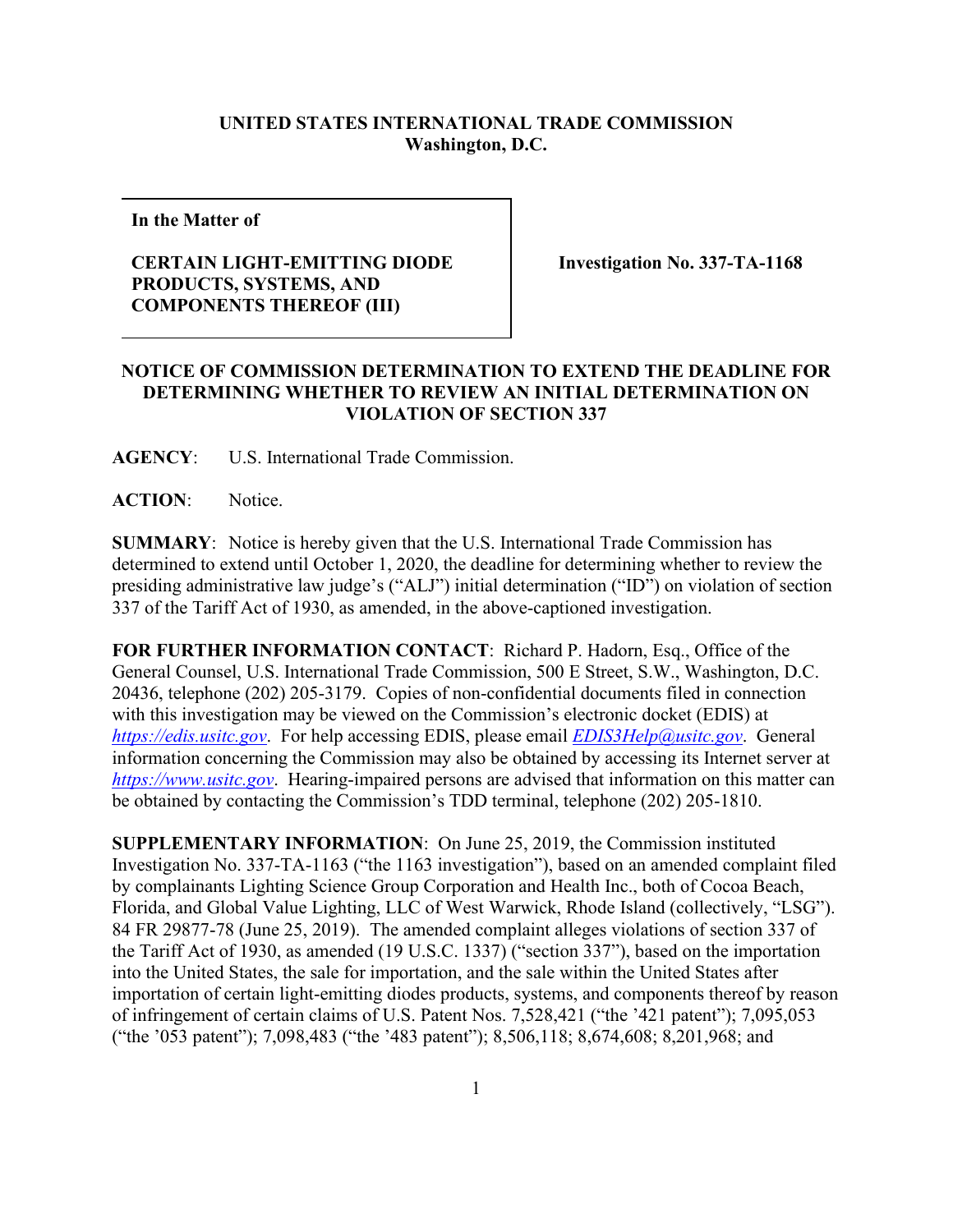8,967,844. *Id*. at 29877. The amended complaint further alleges that a domestic industry exists. *Id.* The notice of investigation names as respondents the following entities: Nichia Corporation of Tokushima, Japan; Nichia America Corporation of Wixom, Michigan; Cree, Inc. of Durham, North Carolina; Cree Hong Kong, Limited of Shatin, Hong Kong; Cree Huizhou Solid State Lighting Co., Ltd. of Guangdong, China; OSRAM GmbH and OSRAM Licht AG, both of Munich, Germany; OSRAM Opto Semiconductors GmbH of Regensburg, Germany; OSRAM Opto Semiconductors, Inc. of Sunnyvale, California; Lumileds Holding B.V. of Schipol, Netherlands and Lumileds, LLC of San Jose, California (together, "Lumileds"); Signify N.V. (f/k/a Philips Lighting N.V.) of Eindhoven, Netherlands; Signify North America Corporation (f/k/a Philips Lighting North America Corporation) of Somerset, New Jersey; MLS Co., Ltd. of Zhongshan City, China; LEDVANCE GmbH of Garching, Germany; LEDVANCE LLC of Wilmington, Massachusetts; General Electric Company of Boston, Massachusetts; Consumer Lighting (U.S.), LLC (d/b/a GE Lighting, LLC) of Cleveland, Ohio; Current Lighting Solutions, LLC of Cleveland, Ohio; Acuity Brands, Inc. of Atlanta, Georgia; Acuity Brands Lighting, Inc. of Conyers, Georgia; Leedarson Lighting Co., Ltd. of Xiamen, China; and Leedarson America, Inc. of Smyrna, Georgia (collectively, "Respondents"). *Id*. at 29878. The Office of Unfair Import Investigations is not named as a party to this investigation. *Id*.

On July 10, 2019, the ALJ severed from the 1163 investigation the present investigation, Investigation No. 337-TA-1168, which concerns whether there is a violation of section 337 based on allegations of infringement of the '483, '053, and '421 patents. Order No. 5 at 2 (July 10, 2019).

On January 20, 2020, the Commission terminated this investigation as to claim 7 of the '421 patent. Order No. 18 (Dec. 30, 2019), *unreviewed by* Comm'n Notice (Jan. 29, 2020). On February 7, 2020, the Commission terminated this investigation as to respondents MLS Co., Ltd. and Ledvance GmbH. Order No. 24 (Jan. 14, 2020), *unreviewed by* Comm'n Notice (Feb. 7, 2020). On February 26, 2020, the Commission terminated this investigation as to: (i) claims 2 and 10 of the '421 patent; (ii) claims 4, 16-20, 22, and 26-30 of the '053 patent; and (iii) as to Lumileds only, claims 1-5 and 12 of the '053 patent. Order No. 26 (Jan. 29, 2020), *unreviewed by* Comm'n Notice (Feb. 26, 2020).

On April 7, 2020, by declining to review the ALJ's ID granting in part Respondents' motion for summary determination on non-infringement and failure to meet the technical prong of the domestic industry requirement, the Commission terminated this investigation as to: (i) all asserted claims of the '483 patent; and (ii) asserted claims 7 and 11-15 of the '053 patent. Order No. 32 (Feb. 14, 2020), *unreviewed by* Comm'n Notice (Apr. 7, 2020). That determination is currently on appeal. Appeal No. 20-1907 (Fed. Cir.).

On June 26, 2020, the ALJ issued a combined final ID and RD on remedy and bonding. The ID finds no violation of Section 337. *See* ID. The RD recommends that, should the Commission reverse the findings in the ID and find a violation of Section 337, then the Commission should: (i) issue a limited exclusion order against the named respondents; (ii) not